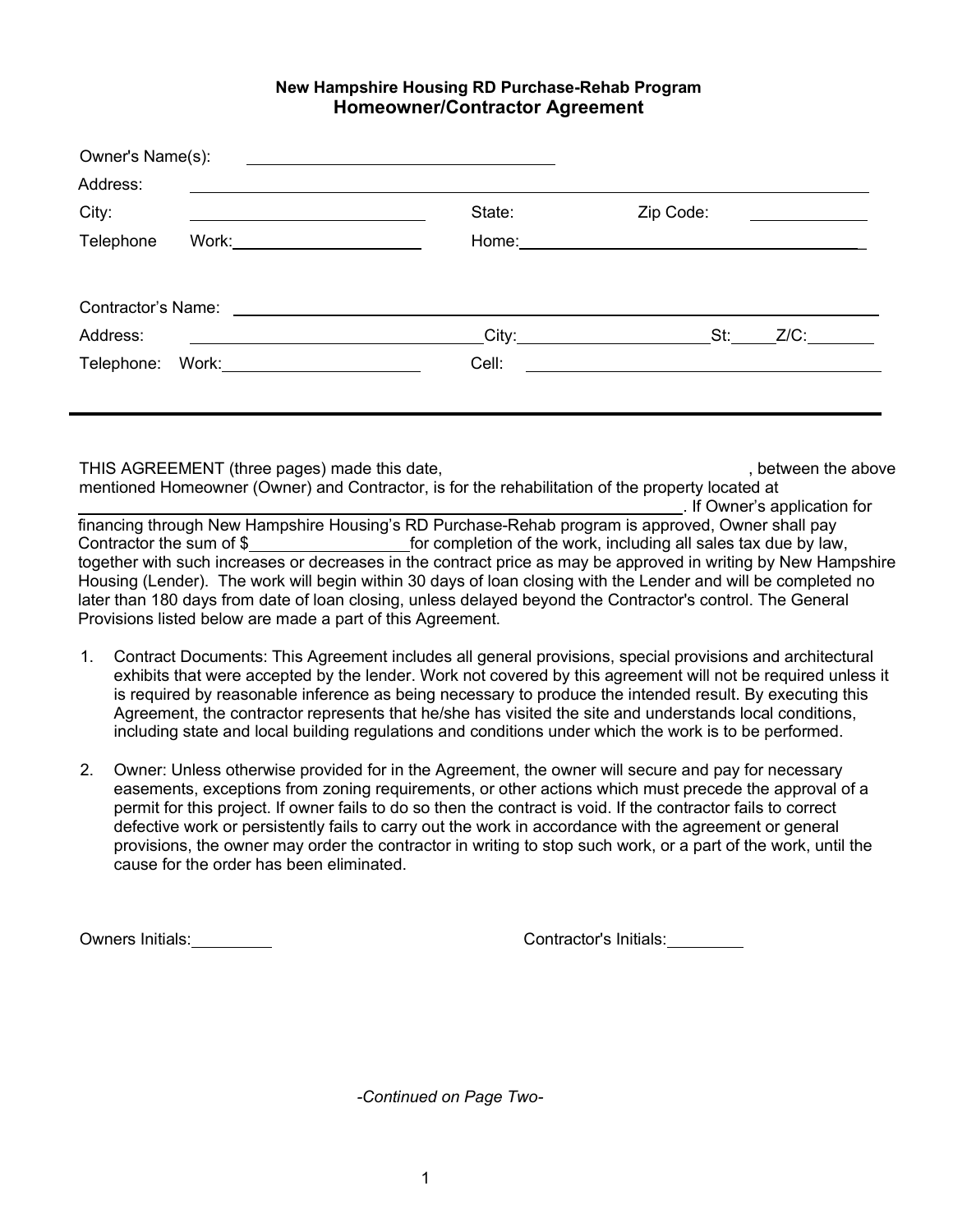- 3. Contractor: The contractor will supervise and direct the work and the work of all subcontractors. He/she will use the best skill and attention and will be solely responsible for all construction methods and materials and for coordinating all portions of the work. Unless otherwise specified in the Agreement, the contractor will provide for and/or pay for all labor, materials, equipment, tools, machinery, transportation, and other goods, facilities, and services necessary for the proper execution and completion of the work. The contractor will maintain order and discipline among employees and will not assign anyone unfit for the task. The contractor warrants to the owner that all materials and equipment incorporated are new and that all work will be of good quality and free of defects or faults. The contractor will pay all sales, use and other taxes related to the work and will secure and pay for building permits and/or other permits, fees, inspections and licenses necessary for the completion of the work unless otherwise specified in the Agreement. The contractor will indemnify and hold harmless the owner from and against all claims, damages, losses, expenses, legal fees or other costs arising or resulting from the contractors performance of the work or provisions of this section. The contractor will comply with all rules, regulations, laws, ordinances and orders of any public authority or HUD inspector bearing on the performance of the work. The contractor is responsible for, and indemnifies the Owner against, acts and omissions of employees, subcontractors and their employees, or others performing the work under this Agreement with the contractor. The contractor will provide shop drawings, samples, product data or other information provided for in this Agreement, where necessary.
- 4. Subcontractor: Selected by the contractor, except that the contractor will not employ any subcontractor to whom the owner may have a reasonable objection, nor will the contractor be required by the owner to employ any subcontractor to whom the contractor has a reasonable objection.
- 5. Work by Owner or Other Contractor: The owner reserves the right to perform work related to the project, but which is not a part of this Agreement, and to award separate contracts in connection with other portions of the project not detailed in this Agreement. All contractors and subcontractors will be afforded reasonable opportunity for the storage of materials and equipment by the owner and by each other. Any costs arising by defective or ill-timed work will be borne by the responsible party.
- 6. Binding Arbitration: Claims or disputes relating to the Agreement or General Provisions will be resolved by the Construction Industry Arbitration Rules of the American Arbitration Association (AAA) unless both parties mutually agree to other methods. The notice of the demand for arbitration must be filed in writing with the other party to this Agreement and with the AAA and must be made in a reasonable time after the dispute has arisen. The award rendered by the arbitrator(s) will be considered final and judgment may be entered upon it in accordance with applicable law in any court having jurisdiction thereof.
- 7. Cleanup and Trash Removal: The contractor will keep the owner's residence free from waste or rubbish resulting from the work. All waste, rubbish, tools, construction materials, and machinery will be removed promptly after completion of the work by the contractor.
- 8. Time: With respect to the scheduled completion of the work, time is of the essence. If the contractor is delayed at anytime in the progress of the work by change orders, fire, labor disputes, acts of God or other causes beyond the contractor's control, the completion schedule for the work or affected parts of the work may be extended by the same amount of time caused by the delay. The contractor must begin work no later than 30 days after loan closing and will not cease work for more than 30 consecutive days.
- 9. Payments and Completion: Payments may be withheld because of (1) defective work not remedied; (2) failure of contractor to make proper payments to subcontractors, workers, or suppliers; (3) persistent failure to carry out work in acceptance with this Agreement or these general conditions, or (4) legal claims. Final payment will be due after complete release of any and all liens arising out of the contract or submission of receipts or other evidence of payment covering all subcontractors or suppliers who could file such a lien. The contractor agrees to indemnify the Owner against such liens and will refund all monies including costs and reasonable attorney's fees paid by the owner in discharging the liens. A 10 percent holdback is required by the lender to assure the work has been properly completed and there are no liens against the property.

Owners Initials: Contractor's Initials:

*-Continued on Page Three-*